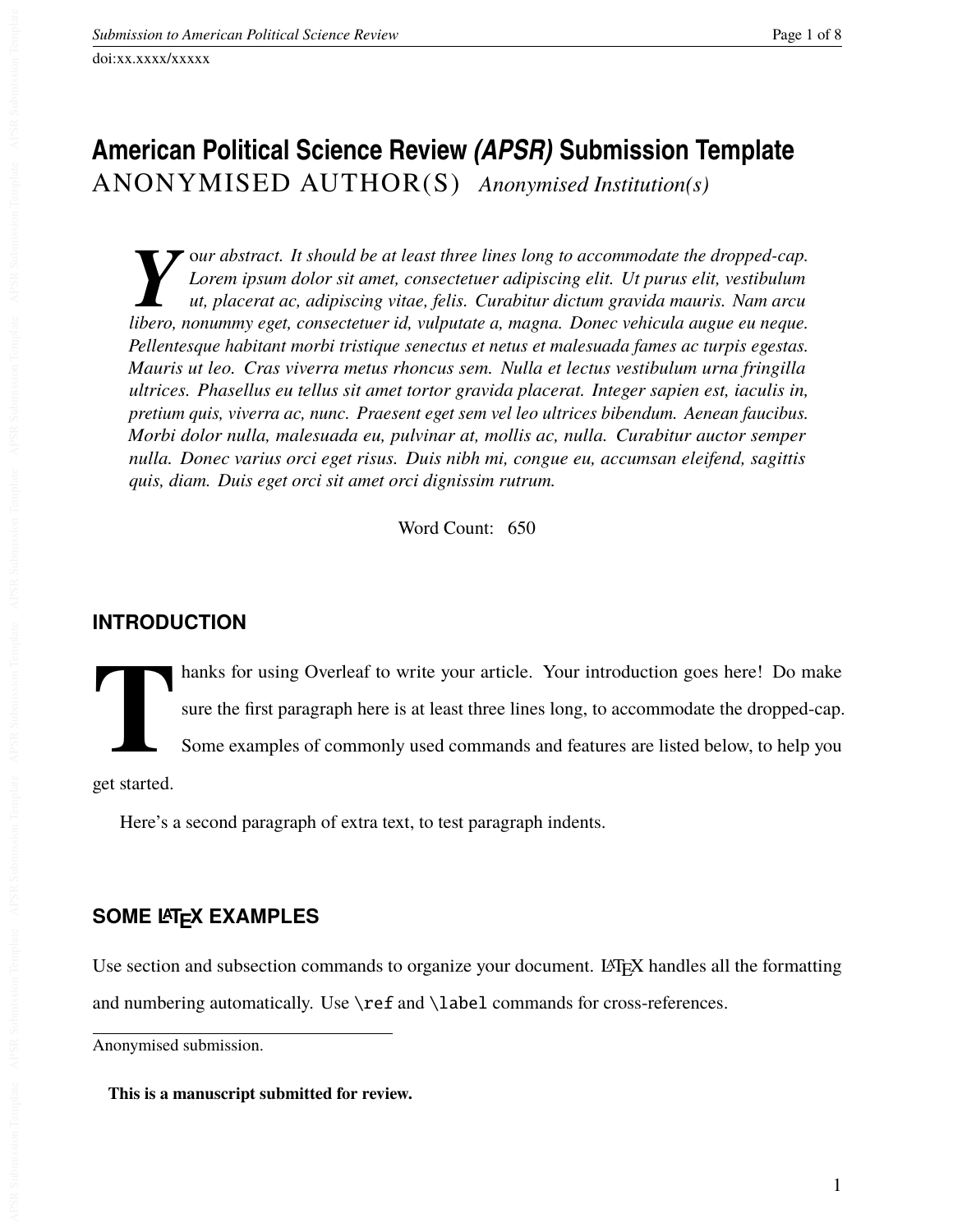#### **Figures and Tables**

Use the table and tabular commands for basic tables — see Table [1,](#page-1-0) for example. [TablesGenerator.com](http://tablesgenerator.com) is a handy tool for designing tables and generating the LaTeX code, which you can copy and paste into your article here.

You can upload a figure (JPG, PNG or PDF) using the PROJECT menu (Files. . . > Add files). To include it in your document, use the graphicx package and the \includegraphics command as in the code for Figure [1.](#page-2-0)

<span id="page-1-0"></span>

| TABLE 1. An example table                   |         |          |
|---------------------------------------------|---------|----------|
|                                             | Item    | Quantity |
|                                             | Widgets | 42       |
|                                             | Gadgets | 13       |
| <i>Note:</i> This is a note for this table. |         |          |

Notes can be added to the bottom of figures and tables using the \floatnote command.

For wide, double-column figures and tables, use the figure\* (Figure [2\)](#page-3-0) or table\* (Table 2) starred environments. Landscaped figures and tables can be obtained using the sidewaysfigure and sidewaysfigure commands from the rotating package. Alternatively, you can use the landscape environment from the pdflscape package.

Multi-page tables can be created using the longtable and supertabular packages, though note that longtables cannot be used in two-column documents.[1](#page-1-1)

<span id="page-1-1"></span>1This is an example footnote. Lorem ipsum dolor sit amet, consectetuer adipiscing elit. Ut purus elit, vestibulum ut, placerat ac, adipiscing vitae, felis. Curabitur dictum gravida mauris. Nam arcu libero, nonummy eget, consectetuer id, vulputate a, magna. Donec vehicula augue eu neque. Pellentesque habitant morbi tristique senectus et netus et malesuada fames ac turpis egestas. Mauris ut leo. Cras viverra metus rhoncus sem. Nulla et lectus vestibulum urna fringilla ultrices. Phasellus eu tellus sit amet tortor gravida placerat. Integer sapien est, iaculis in, pretium quis, viverra ac, nunc. Praesent eget sem vel leo ultrices bibendum. Aenean faucibus. Morbi dolor nulla, malesuada eu, pulvinar at, mollis ac, nulla. Curabitur auctor semper nulla. Donec varius orci eget risus. Duis nibh mi, congue eu, accumsan eleifend, sagittis quis, diam. Duis eget orci sit amet orci dignissim rutrum.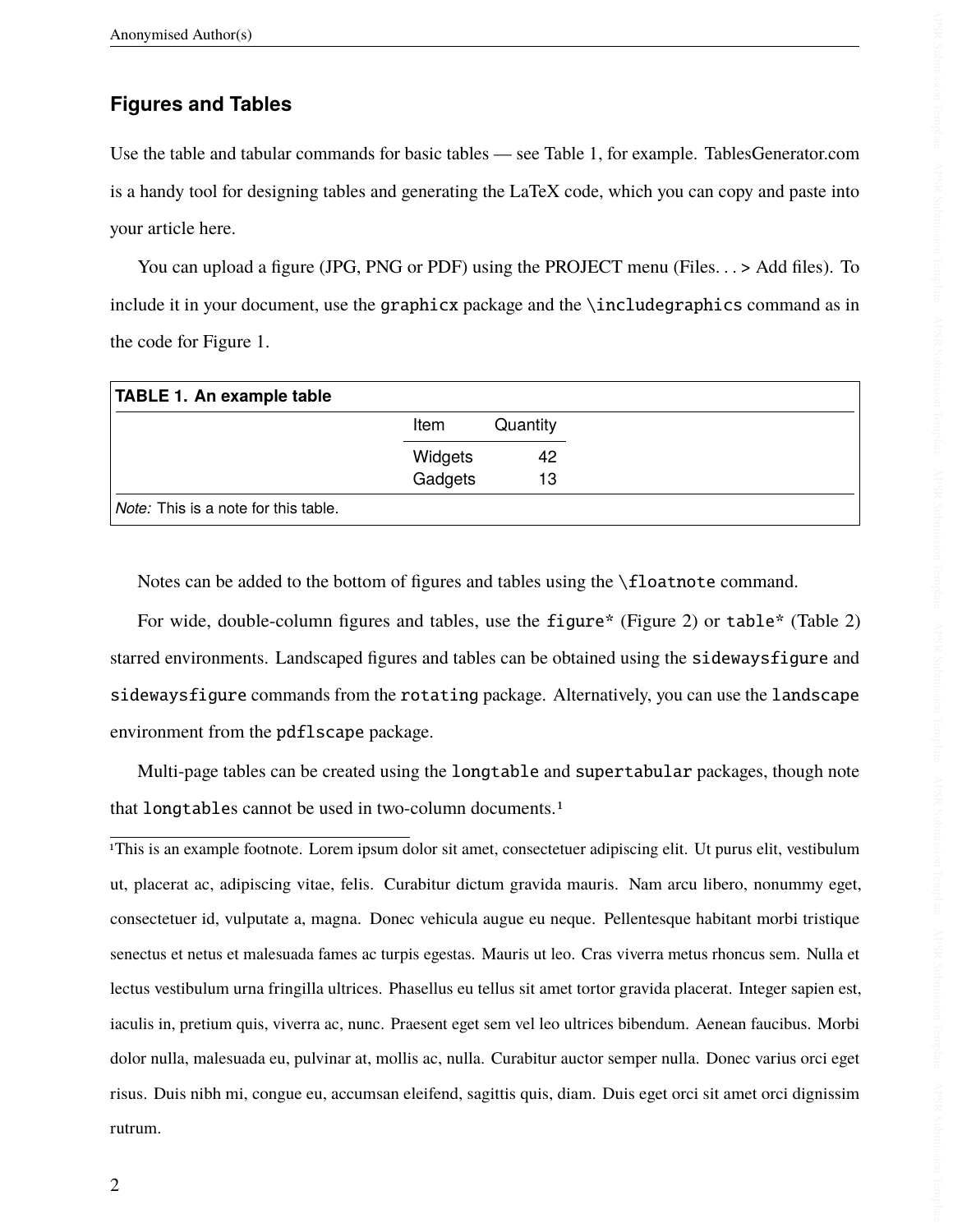<span id="page-2-0"></span>

Currently table, table\*, figure, figure\*, longtable, supertabular, sidewaystable and sidewaysfigure will be automatically framed.

If you are using a custom figure or table environment from a package (e.g. a MyFigure environment) and it's not getting framed, add \makeframedenv{MyFigure} in the preamble.

## **Lists and Quotations**

You can make lists with automatic numbering ...

- 1. Like this,
- 2. and like this.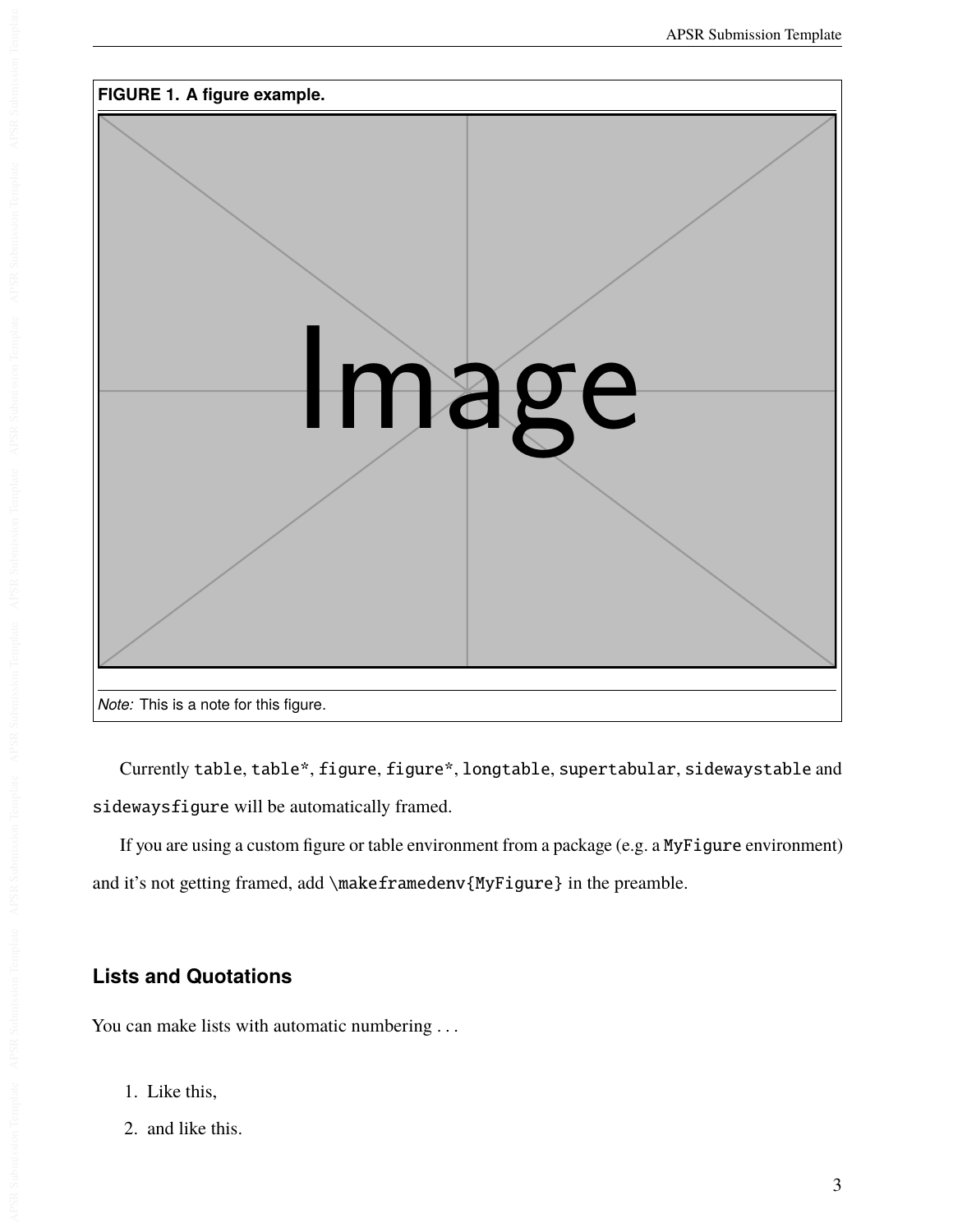<span id="page-3-0"></span>

| Speed (mph) | <b>Driver</b>        | Car                        | Engine           | Date     |  |
|-------------|----------------------|----------------------------|------------------|----------|--|
|             |                      |                            |                  |          |  |
| 407.447     | Craig Breedlove      | Spirit of America          | <b>GE J47</b>    | 8/5/63   |  |
| 413.199     | Tom Green            | <b>Wingfoot Express</b>    | <b>WE J46</b>    | 10/2/64  |  |
| 434.22      | Art Arfons           | Green Monster              | <b>GE J79</b>    | 10/5/64  |  |
| 468.719     | Craig Breedlove      | Spirit of America          | <b>GE J79</b>    | 10/13/64 |  |
| 526.277     | Craig Breedlove      | Spirit of America          | <b>GE J79</b>    | 10/15/65 |  |
| 536.712     | Art Arfons           | Green Monster              | <b>GE J79</b>    | 10/27/65 |  |
| 555.127     | Craig Breedlove      | Spirit of America, Sonic 1 | <b>GE J79</b>    | 11/2/65  |  |
| 576.553     | Art Arfons           | Green Monster              | <b>GE J79</b>    | 11/7/65  |  |
| 600.601     | Craig Breedlove      | Spirit of America, Sonic 1 | <b>GE J79</b>    | 11/15/65 |  |
| 622.407     | Gary Gabelich        | <b>Blue Flame</b>          | Rocket           | 10/23/70 |  |
| 633.468     | <b>Richard Noble</b> | Thrust 2                   | <b>RR RG 146</b> | 10/4/83  |  |
| 763.035     | Andy Green           | <b>Thrust SSC</b>          | <b>RR Spey</b>   | 10/15/97 |  |

*Note:* [https://www.sedl.org/afterschool/toolkits/science/pdf/ast\\_sci\\_data\\_tables\\_](https://www.sedl.org/afterschool/toolkits/science/pdf/ast_sci_data_tables_sample.pdf) [sample.pdf](https://www.sedl.org/afterschool/toolkits/science/pdf/ast_sci_data_tables_sample.pdf)

. . . or bullet points . . .

- Like this,
- and like this.

. . . or with words and descriptions . . .

#### **Word** Definition

**Concept** Explanation

**Idea** Text

An example quotation:

"This is a sample quotation text. This is a sample quotation text. This is a sample quotation text."

(This is some filler text.) Nam dui ligula, fringilla a, euismod sodales, sollicitudin vel, wisi. Morbi auctor lorem non justo. Nam lacus libero, pretium at, lobortis vitae, ultricies et, tellus. Donec aliquet, tortor sed accumsan bibendum, erat ligula aliquet magna, vitae ornare odio metus a mi. Morbi ac orci et nisl hendrerit mollis. Suspendisse ut massa. Cras nec ante. Pellentesque a nulla. Cum sociis natoque penatibus et magnis dis parturient montes, nascetur ridiculus mus. Aliquam tincidunt urna.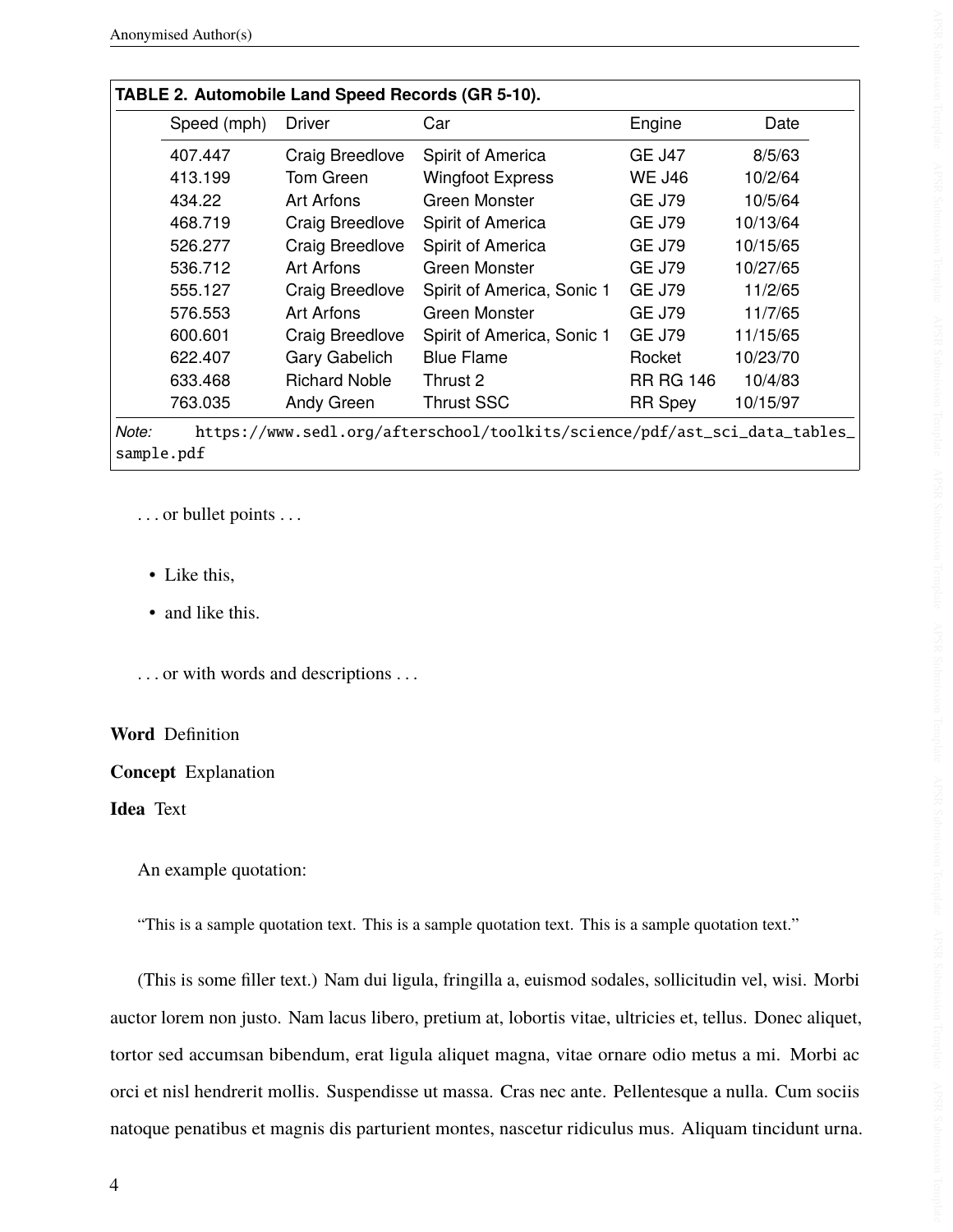Nulla ullamcorper vestibulum turpis. Pellentesque cursus luctus mauris.

#### **Citations**

LATEX formats citations and references automatically using the bibliography records in your .bib file, which you can edit via the project menu. Use the \citep command for a citation in parentheses [\(Greenwade 1993\)](#page-6-0), or \citet for a text citation: [Greenwade](#page-6-0) [\(1993\)](#page-6-0). Multiple citations can be given as [\(Greenwade 1993;](#page-6-0) [Knuth and Bibby 1984\)](#page-6-1).

If your manuscript is accepted, the APSR production team will re-format the references for publication. *It is not necessary to format the reference list yourself to mirror the final published form.*

*Using bibtex* Pass the bibtex option to the \documentclass declaration, then specify your .bib file with \bibliography{sample} (the extension is unnecessary) near the end of your manuscript, where you want the references list to appear.

*Using biblatex* Pass the biblatex option to the \documentclass declaration, then specify your .bib file name in the *preamble*: \addbibresources{sample.bib} (the extension is necessary). Write \printbibliography near the end of your manuscript where you want the references to appear.

Note that you may want to remove the autowc (automatic word count) document class option, if you are using biblatex. There have been reports of texcount over-reporting word counts when authors use biblatex, due to the database nature of .bbl files produced by biblatex. For more information, see <https://tex.stackexchange.com/a/110902/226>.

#### **Mathematics**

LATEX is great at typesetting mathematics:

Let  $X_1, X_2, \ldots, X_n$  be a sequence of independent and identically distributed random variables with

5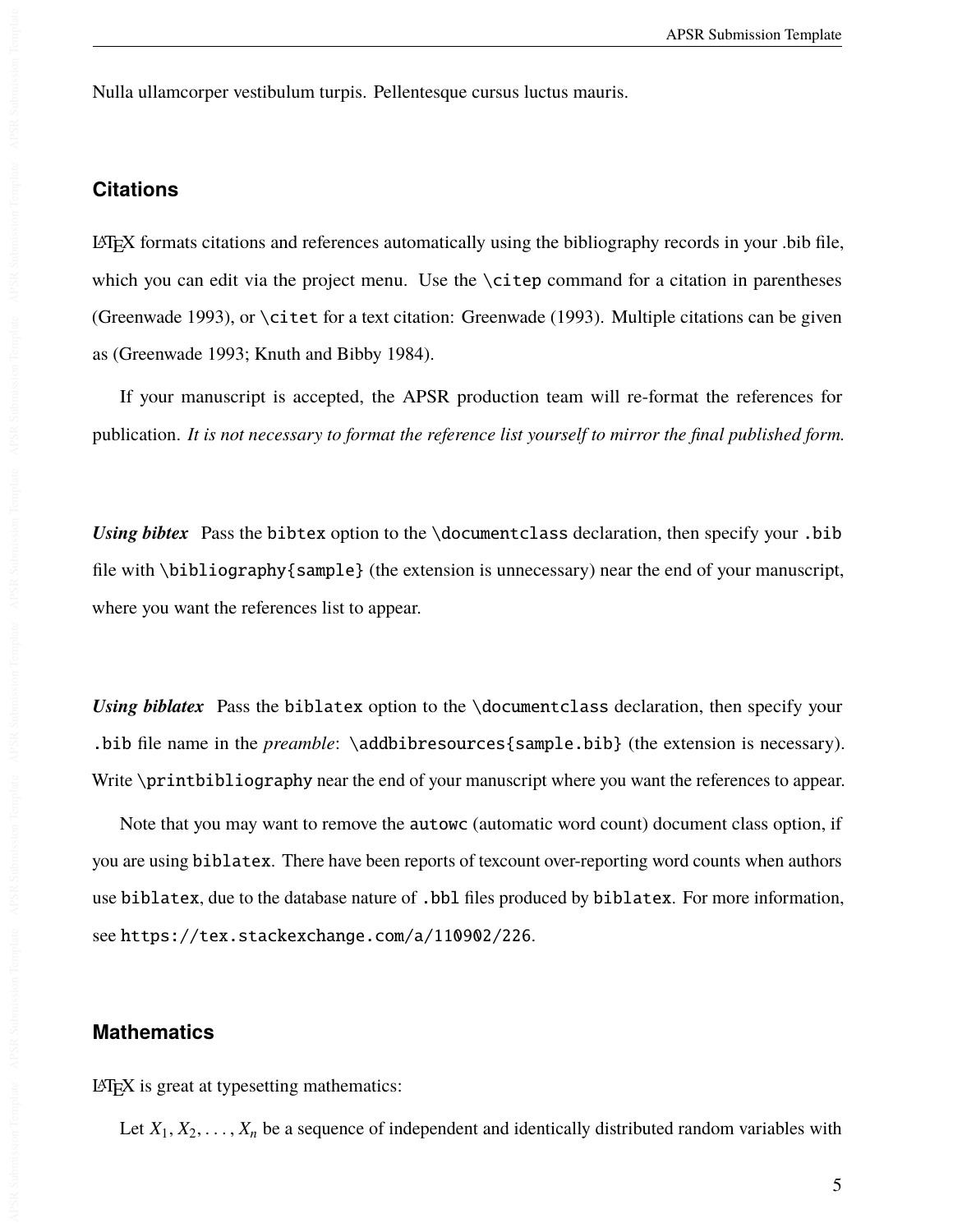#### <span id="page-5-0"></span>**FIGURE 2. A wide figure**

# 16×9

# (Original size: 320×180 bp)

 $E[X_i] = \mu$  and  $Var[X_i] = \sigma^2 < \infty$ , and let

$$
S_n = \frac{X_1 + X_2 + \dots + X_n}{n} = \frac{1}{n} \sum_{i=1}^{n} X_i
$$
 (1)

denote their mean. Then as *n* approaches infinity, the random variables  $\sqrt{n}(S_n - \mu)$  converge in distribution to a normal  $\mathcal{N}(0, \sigma^2)$ .

#### **LEVEL 1 HEADING**

Nam dui ligula, fringilla a, euismod sodales, sollicitudin vel, wisi. Morbi auctor lorem non justo. Nam lacus libero, pretium at, lobortis vitae, ultricies et, tellus. Donec aliquet, tortor sed accumsan bibendum, erat ligula aliquet magna, vitae ornare odio metus a mi. Morbi ac orci et nisl hendrerit mollis. Suspendisse ut massa. Cras nec ante. Pellentesque a nulla. Cum sociis natoque penatibus et magnis dis parturient montes, nascetur ridiculus mus. Aliquam tincidunt urna. Nulla ullamcorper vestibulum turpis. Pellentesque cursus luctus mauris.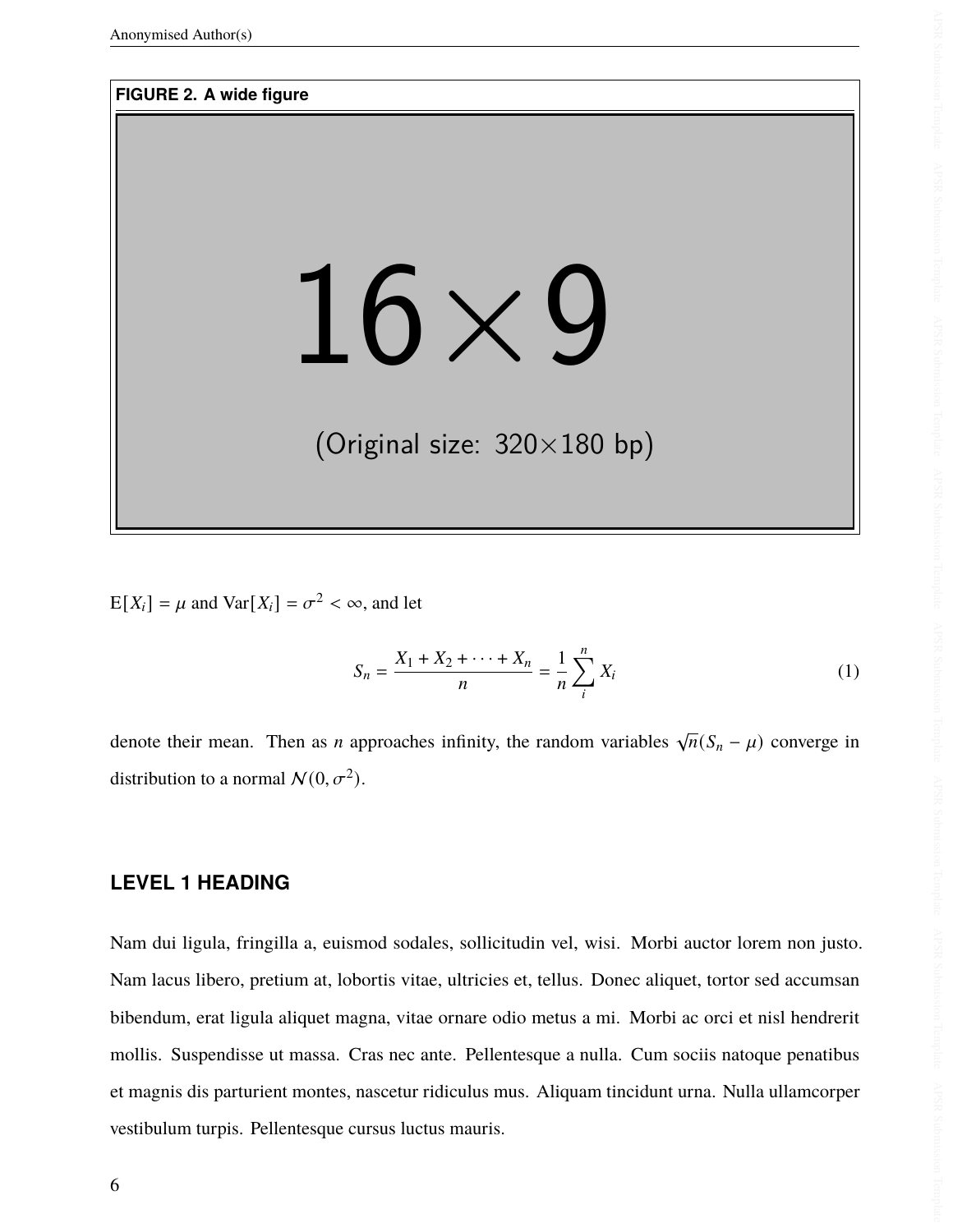#### **Level 2 Heading**

Nulla malesuada porttitor diam. Donec felis erat, congue non, volutpat at, tincidunt tristique, libero. Vivamus viverra fermentum felis. Donec nonummy pellentesque ante. Phasellus adipiscing semper elit. Proin fermentum massa ac quam. Sed diam turpis, molestie vitae, placerat a, molestie nec, leo. Maecenas lacinia. Nam ipsum ligula, eleifend at, accumsan nec, suscipit a, ipsum. Morbi blandit ligula feugiat magna. Nunc eleifend consequat lorem. Sed lacinia nulla vitae enim. Pellentesque tincidunt purus vel magna. Integer non enim. Praesent euismod nunc eu purus. Donec bibendum quam in tellus. Nullam cursus pulvinar lectus. Donec et mi. Nam vulputate metus eu enim. Vestibulum pellentesque felis eu massa.

*Level 3 Heading* Quisque ullamcorper placerat ipsum. Cras nibh. Morbi vel justo vitae lacus tincidunt ultrices. Lorem ipsum dolor sit amet, consectetuer adipiscing elit. In hac habitasse platea dictumst. Integer tempus convallis augue. Etiam facilisis. Nunc elementum fermentum wisi. Aenean placerat. Ut imperdiet, enim sed gravida sollicitudin, felis odio placerat quam, ac pulvinar elit purus eget enim. Nunc vitae tortor. Proin tempus nibh sit amet nisl. Vivamus quis tortor vitae risus porta vehicula.

#### **REFERENCES**

<span id="page-6-1"></span><span id="page-6-0"></span>Greenwade, George D. (1993). The comprehensive T<sub>E</sub>X Archive Network (CTAN). *TUGBoat 14*(3), 342-351. Knuth, Donald Ervin and Duane Bibby (1984). *The TFXbook*, Volume 3. Addison-Wesley Reading.